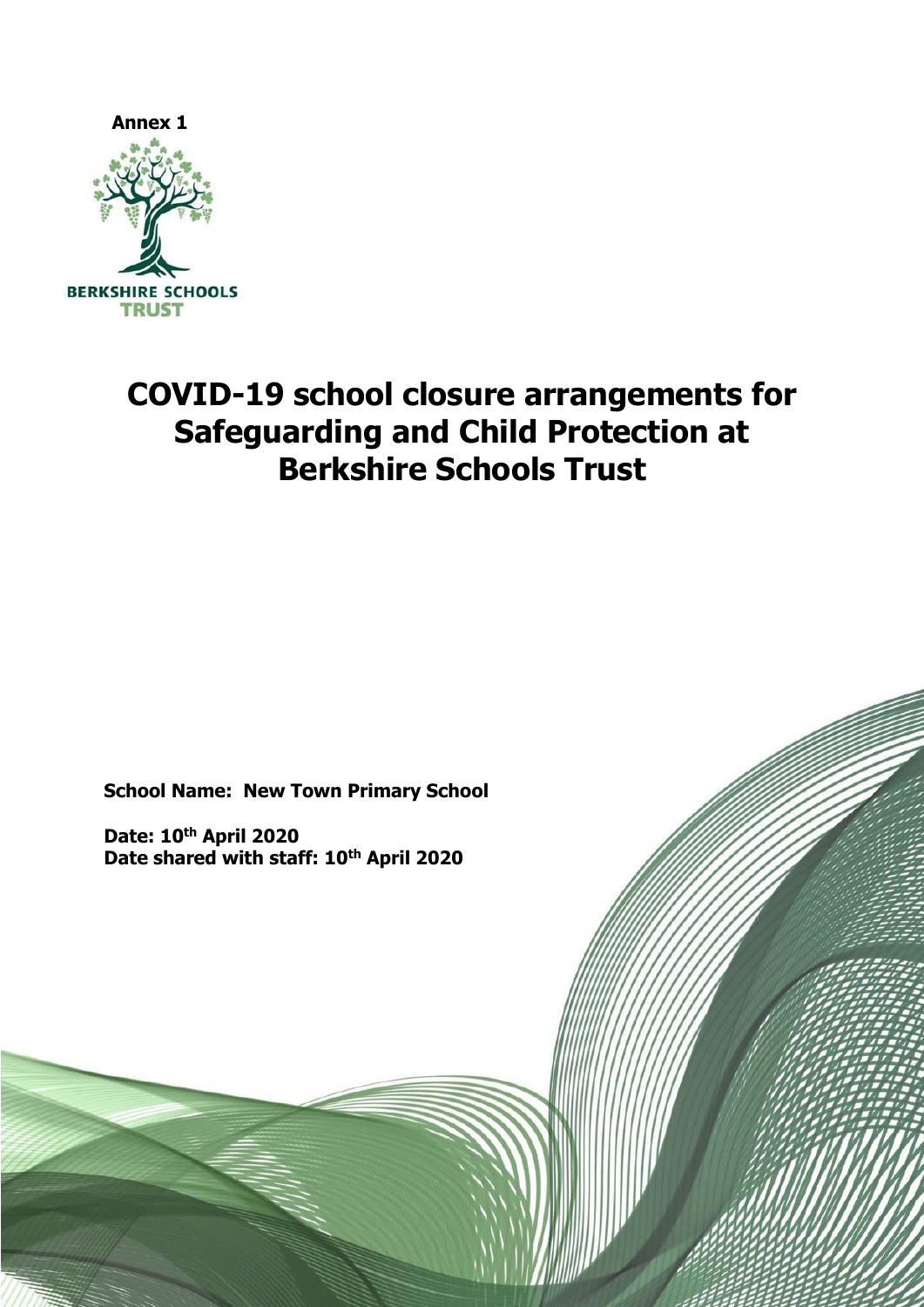# <span id="page-1-0"></span>**1. Context**

From 20th March 2020 parents were asked to keep their children at home, wherever possible, and for schools to remain open only for those children of workers critical to the COVID-19 response - who absolutely need to attend.

Schools and all childcare providers were asked to provide care for a limited number of children - children who are vulnerable, and children whose parents are critical to the COVID-19 response and cannot be safely cared for at home.

This addendum of the Berkshire Schools Trust (BST) Safeguarding, and Child Protection policy contains details of our individual safeguarding arrangements in the following areas:

- *1. [Context](#page-1-0)*
- *3. Vulnerable children*
- *4. Attendance monitoring*
- *5. Designated Safeguarding Lead*
- *6. Reporting a concern*
- *7. Safeguarding Training and induction*
- *8. Safer recruitment/volunteers and movement of staff*
- *9. Online safety in schools and colleges*
- *10. Children and online safety away from school and college*
- *11. Supporting children not in school*
- *12. Supporting children in school*
- *13. Peer on Peer Abuse*
- *14. Support from the Multi-Academy Trust*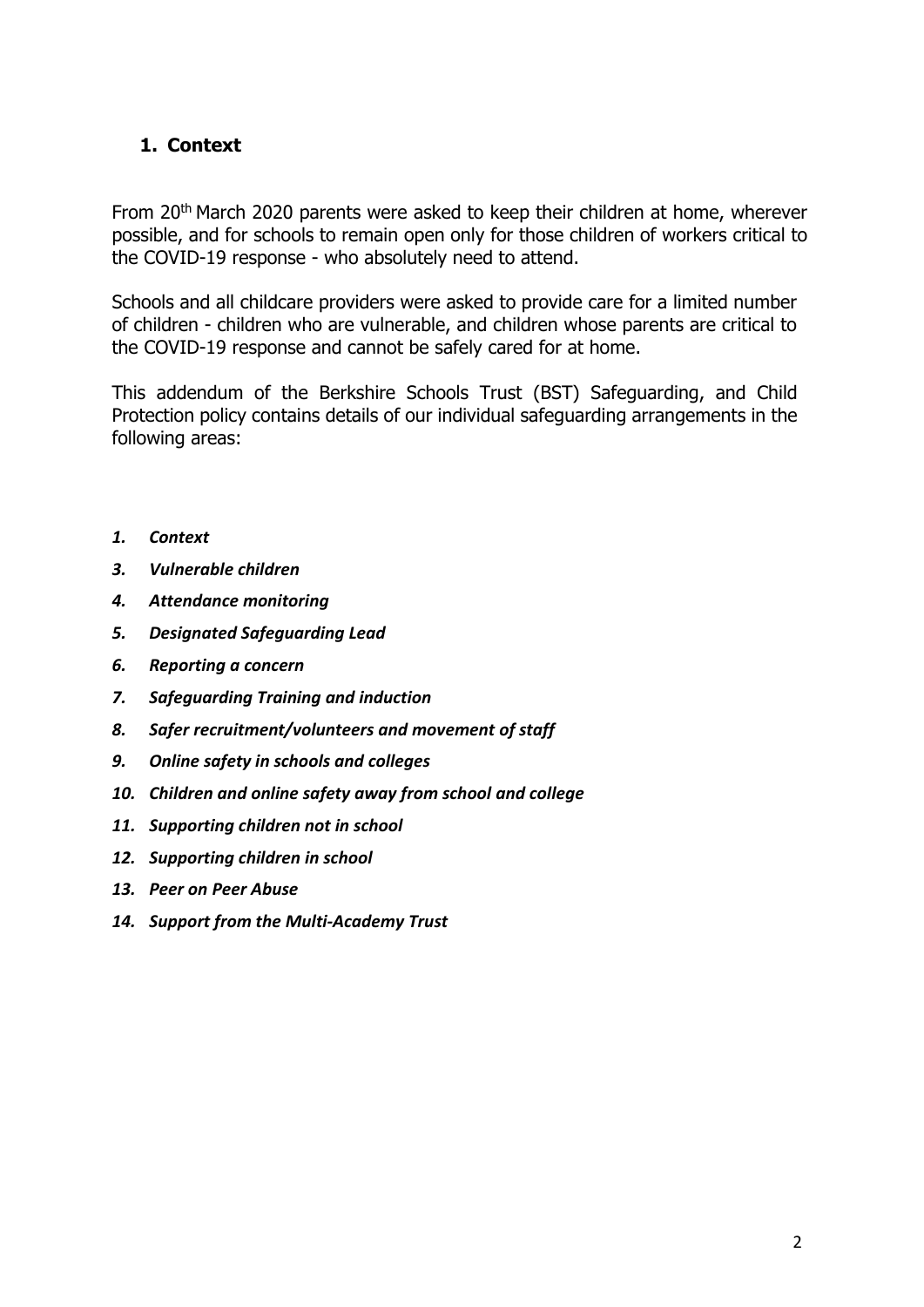## **Vulnerable children**

Vulnerable children include those who have a social worker and those children and young people up to the age of 25 with education, health and care (EHC) plans.

Those who have a social worker include children who have a Child Protection Plan and those who are looked after by the Local Authority. A child may also be deemed to be vulnerable if they have been assessed as being in need or otherwise meet the definition in section 17 of the Children Act 1989.

Those with an EHC plan will be risk-assessed in consultation with the Local Authority and parents, to decide whether they need to continue to be offered a school or college place in order to meet their needs, or whether they can safely have their needs met at home. This could include, if necessary, carers, therapists or clinicians visiting the home to provide any essential services. Many children and young people with EHC plans can safely remain at home.

Eligibility for free school meals in and of itself should not be the determining factor in assessing vulnerability.

Senior leaders, especially the Designated Safeguarding Lead (and deputy) know who our most vulnerable children are. They have the flexibility to offer a place to those on the edge of receiving children's social care support.

Berkshire Schools Trust schools will continue to work with and support children's social workers to help protect vulnerable children. This includes working with and supporting children's social workers and the local authority virtual school head (VSH) for looked-after and previously looked-after children.

The lead person for this at New Town Primary School is Polly Cornish.

There is an expectation that vulnerable children who have a social worker will attend an education setting, so long as they do not have underlying health conditions that put them at risk. In circumstances where a parent does not want to bring their child to an education setting, and their child is considered vulnerable, the social worker and the school will explore the reasons for this directly with the parent.

Where parents are concerned about the risk of the child contracting COVID19, the school's DSL or the social worker will talk through these anxieties with the parent/carer following the advice set out by Public Health England.

All schools within the Trust will encourage our vulnerable children and young people to attend their school, the Trust hub (St John's) or another local school or hub in consultation with the LA. Where a child is attending a school that is not their usual school, it is the responsibility of the SENCo and the DSL for that school to make contact with the new setting and share relevant information (e.g. the child's EHCP, CP plan or PEP) about that child to ensure the necessary support is in place.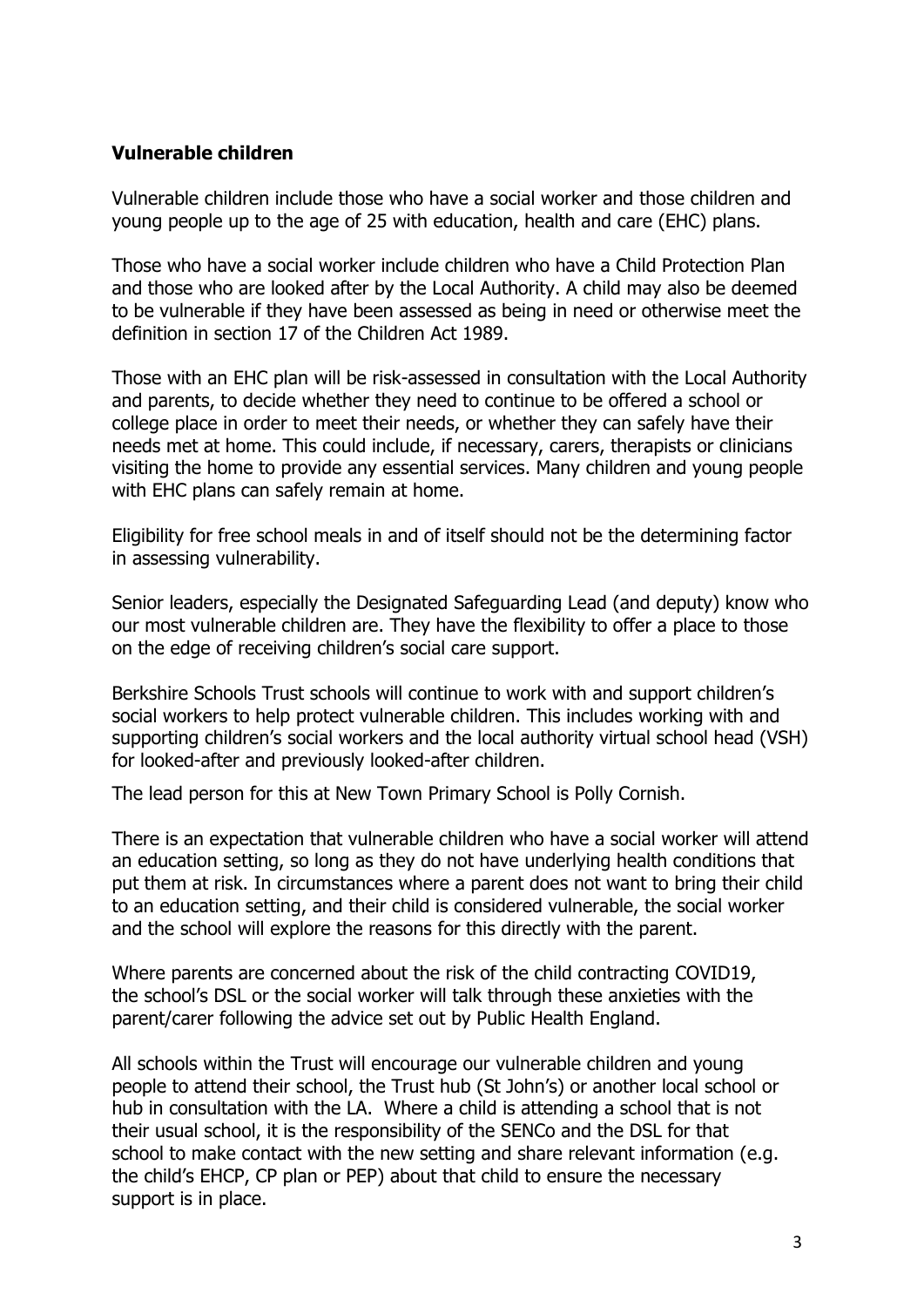## **Attendance monitoring**

Local authorities and education settings do not need to complete their usual day-today attendance processes to follow up on non-attendance.

Each Trust school, in consultation with social workers, will agree with parents/carers whether children in need should be attending school. The school DSL will also follow up with any parent or carer who has arranged care for their child(ren) which does not include attending one of the suggested schools by the DSL.

## **How will this look in your school?**

To support the above, if the child has chosen not to attend school or the Trust hub school, the New Town designated senior lead will be in contact with the vulnerable pupils as required via a school phone. The DSL will, when communicating with parents/carers and carers, confirm emergency contact numbers are correct and ask for any additional emergency contact numbers where they are available. Head teacher and Interim head teacher will be kept up to date by the designated senior lead.

In all circumstances where a vulnerable child does not take up their place at school, or discontinues, the school DSL will notify their social worker.

#### **Designated Safeguarding Lead**

Each Trust school has a Designated Safeguarding Lead (DSL) and a Deputy DSL.

The Designated Safeguarding Lead at New Town Primary School is Polly Cornish.

The Deputy Designated Safeguarding Lead at New Town Primary School is Penny Cornish.

The optimal scenario is to have a trained DSL (or deputy) available on site. Where this is not the case a trained DSL (or deputy) will be available to be contacted via phone for example when working from home. Where a trained DSL (or deputy) is not on site, in addition to the above, a senior leader will assume responsibility for co-ordinating safeguarding on site.

Where children are attending the Trust Hub school, any concerns should be reported direct to the DSL in the school that day. The DSL on duty that day will then report all concerns and any updates to the relevant DSL for each school via email as well as phone contact (see contact list above). This will include taking hand written notes and emailing these to the relevant DSL. These notes will then be uploaded onto CPOMs (or the currently embedded school system of reporting) by the DSL and as required liaising with children's social workers where they require access to children in need and/or to carry out statutory assessments at the school.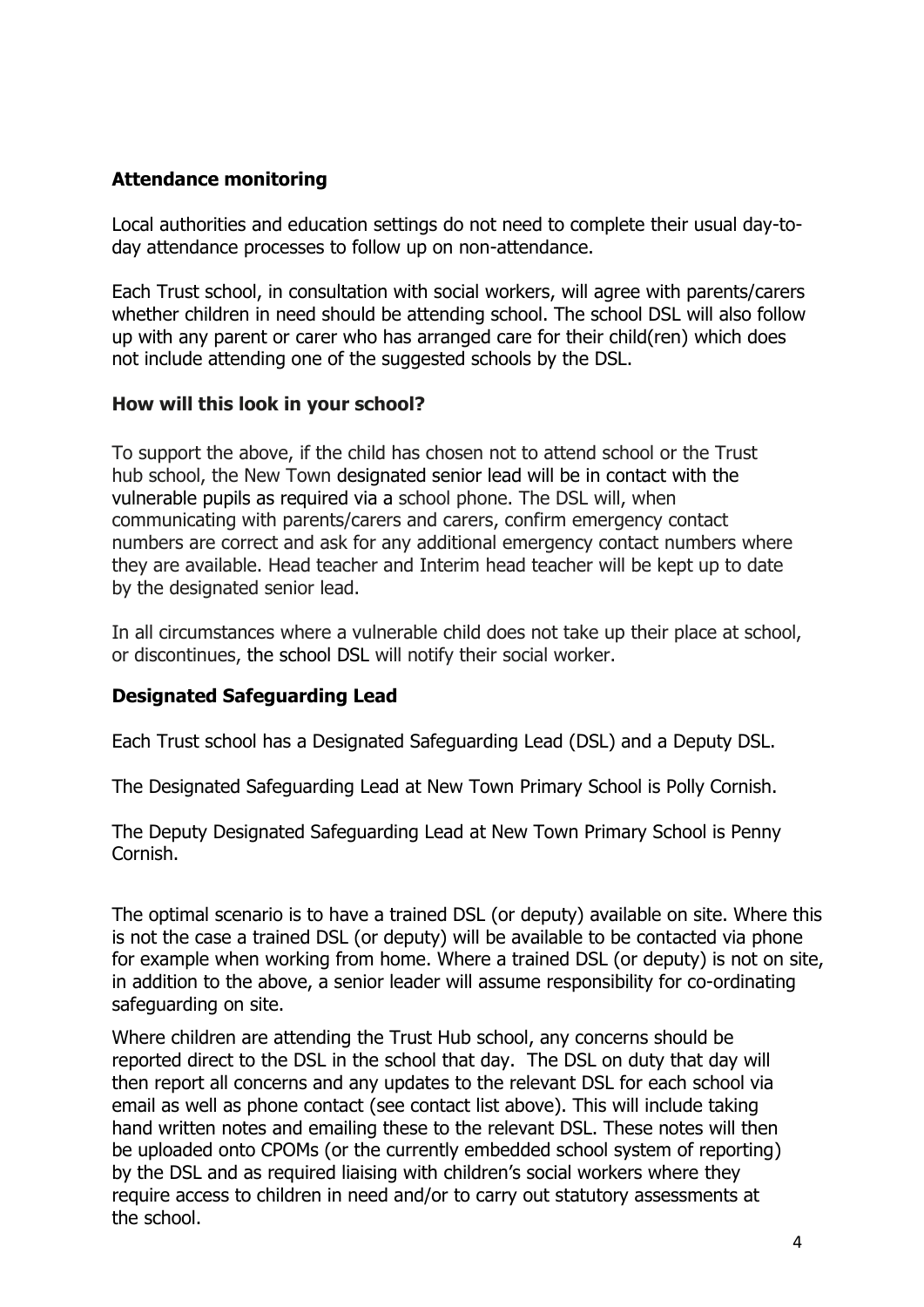It is important that all Berkshire Schools Trust staff and volunteers have access to a trained DSL (or deputy). On each day staff on any of the school sites will be made aware of who that person is and how to speak to them.

The DSL will continue to engage with social workers, and attend all multi-agency meetings, which can be done remotely.

## **Reporting a concern**

Where staff have a concern about a child, they should immediately talk to the DSL onsite at the time, and then follow up with a written report using a form collected from the DSL. This will then be passed to the lead DSL at the relevant school for recording or filing as per local procedures.

If staff have safeguarding concerns when they are outside of school, they should immediately call the Designated Safeguarding Lead for the relevant school. This will ensure that the concern is received and can be acted upon with the required level of urgency. However, staff need to be mindful that DSLs who are informed of concerns about a child's welfare outside of school hours may have very limited abilities to deal with these straight away, and staff should make a professional judgement as to whether to call the police if it is a significant and urgent concern.

Staff are reminded of the need to report any concern immediately and without delay.

Where staff are concerned about an adult working with children in the school, they should report this face to face with the DSL and support this with a written log via CPOMS (or the currently embedded school system of reporting). If there is a requirement to make a notification to the headteacher whilst away from school, this should be done verbally and followed up with an email to the headteacher. The LA LADO is available via the LADO email **LADO@brighterfuturesforchildren.org** or using his phone number 07841253871 and can support with any concerns as usual.

Concerns around the Headteacher should be directed to the Chair of Governors: Stewart Johnston: cognewtown@newtown.reading.sch.uk Or the CEO: Angharad Brackstone: [CEO@berkshireschoolstrust.org](mailto:CEO@berkshireschoolstrust.org)

The Trust will continue to offer support in the process of managing allegations.

## **Safeguarding Training and induction**

DSL training is very unlikely to take place whilst there remains a threat of the COVID 19 virus.

For the period COVID-19 measures are in place, a DSL (or deputy) who has been trained will continue to be classed as a trained DSL (or deputy) even if they miss their refresher training.

All existing school staff have had safeguarding training and have read part 1 of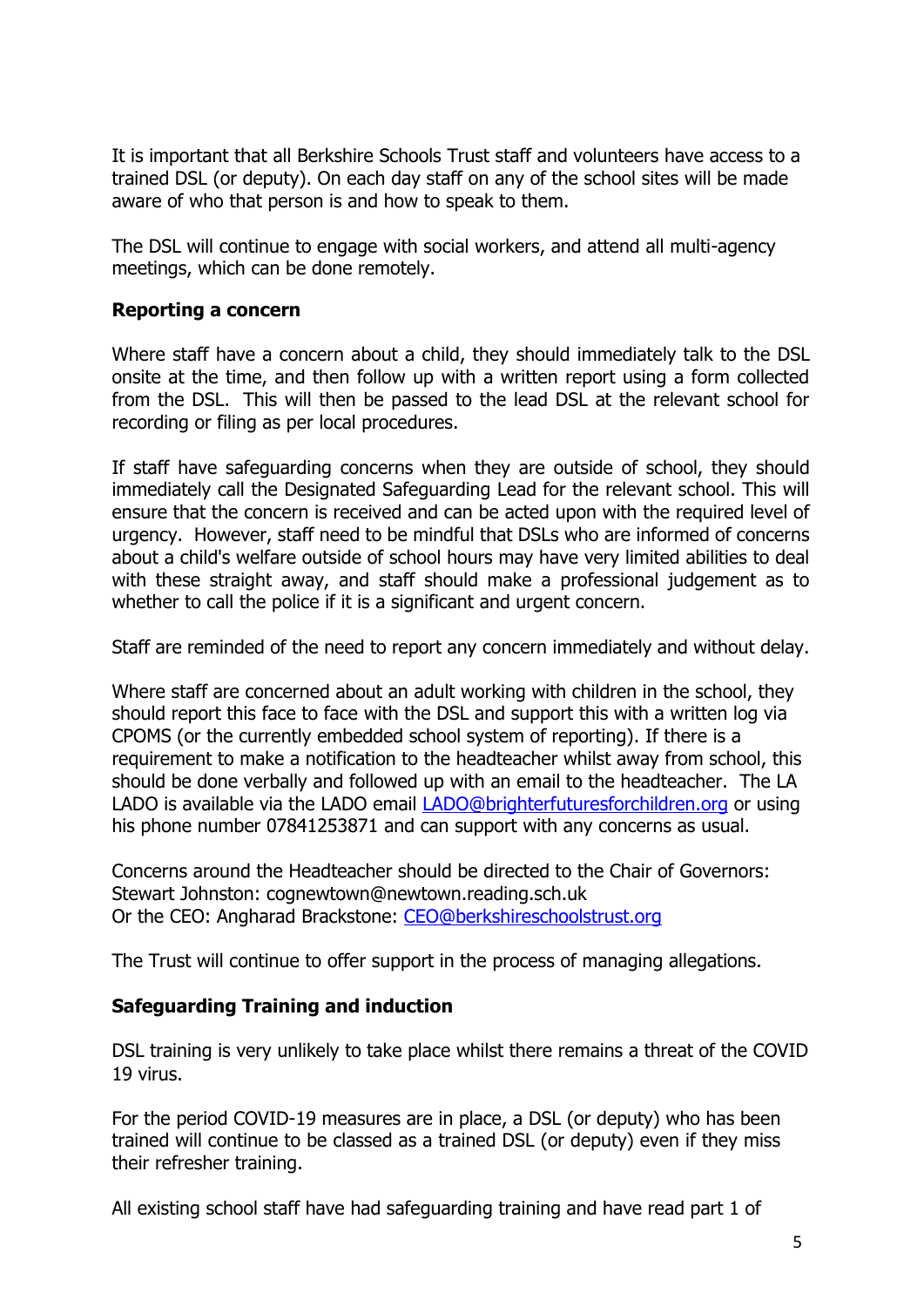Keeping Children Safe in Education (2019) and were reminded of this at the start of April 2020. The DSL should communicate with staff any new local arrangements, so they know what to do if they are worried about a child.

Where new staff are recruited, or new volunteers enter the Trust, they will continue to be provided with a safeguarding induction by the DSL on duty that day as well as the headteacher remotely. All new staff will be given copies of the Child Protection policy, the relevant settings processes and who their school DSL is.

If staff are deployed from another BST school, this should not affect safeguarding as the trust share a child protection policy. For movement within the Trust, schools should seek assurance from the Multi- Academy Trust (MAT) HR Manager that the member of staff has received appropriate safeguarding training. Upon arrival, they will be given a copy of the receiving local processes and confirmation of DSL arrangements.

#### **Safer recruitment/volunteers and movement of staff**

It remains essential that people who are unsuitable are not allowed to enter the children's workforce or gain access to children. When recruiting new staff, Berkshire Schools Trust will continue to follow the relevant safer recruitment processes for their setting, including, as appropriate, relevant sections in part 3 of Keeping Children Safe in Education (2019) (KCSIE).

In response to COVID-19, the Disclosure and Barring Service (DBS) has made changes to its guidance on standard and enhanced DBS ID checking to minimise the need for face-to-face contact.

Where BST decide to utilize volunteers, we will continue to follow the checking and risk assessment process as set out in paragraphs 167 to 172 of KCSIE. Under no circumstances will a volunteer who has not been checked be left unsupervised or allowed to work in regulated activity.

BST will continue to follow the legal duty to refer to the DBS anyone who has harmed or poses a risk of harm to a child or vulnerable adult. Full details can be found at paragraph 163 of KCSIE.

BST will continue to consider and make referrals to the Teaching Regulation Agency (TRA) as per paragraph 166 of KCSIE and the TRA's 'Teacher misconduct advice for making a referral.

During the COVID-19 period all referrals should be made by emailing [Misconduct.Teacher@education.gov.uk](mailto:Misconduct.Teacher@education.gov.uk)

Whilst acknowledging the challenge of the current National emergency, it is essential from a safeguarding perspective that any school is aware, on any given day, which staff/volunteers will be in the school or college, and that appropriate checks have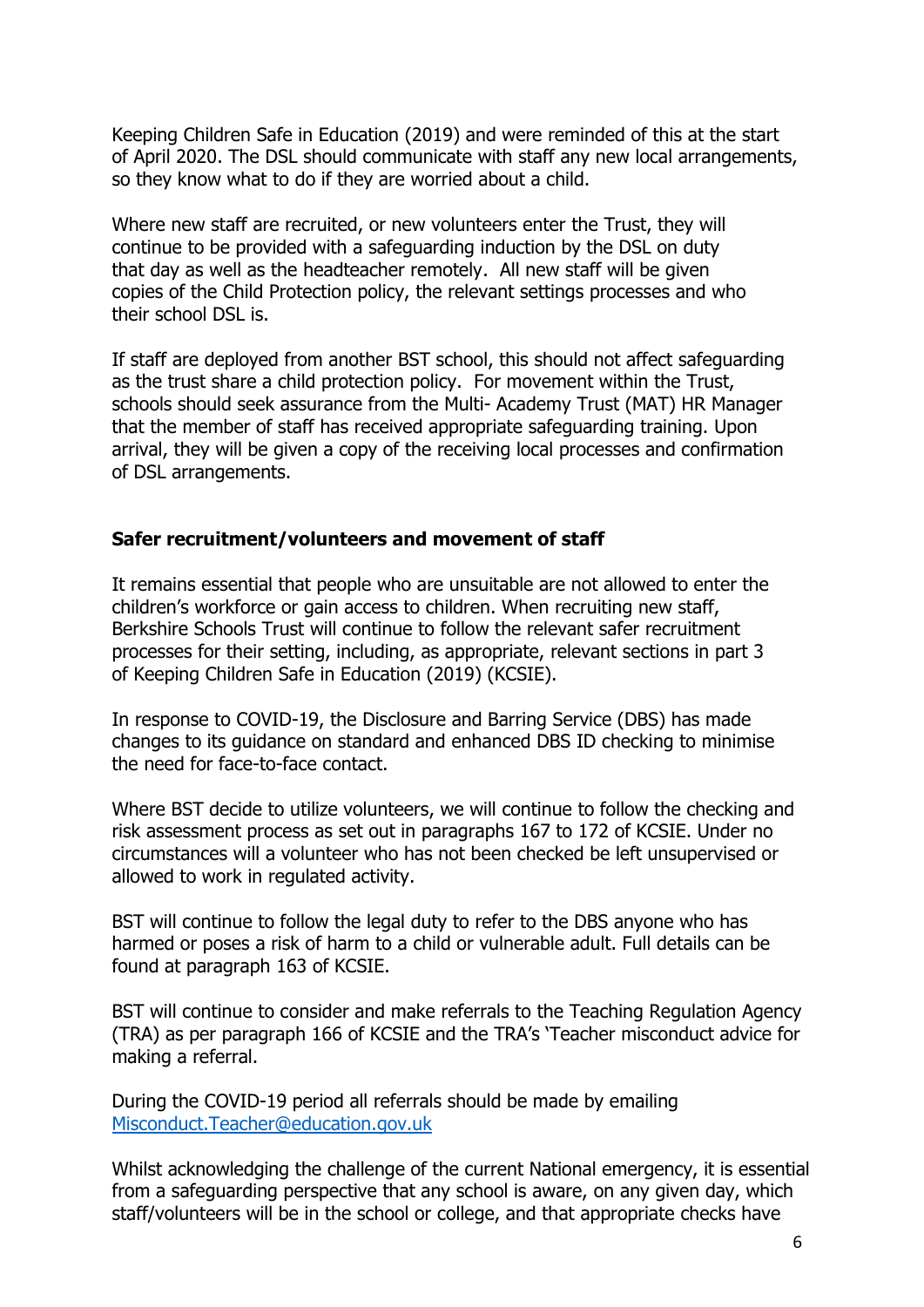been carried out, especially for anyone engaging in regulated activity. As such, each of the Trust schools will continue to keep the single central record (SCR) up to date as outlined in paragraphs 148 to 156 in KCSIE.

## **Online safety in schools and colleges**

New Town will continue to provide a safe environment, including online. This includes the use of an online filtering system. Where students are using computers in school, appropriate supervision will be in place.

## **Children and online safety away from school and college**

It is important that all staff who interact with children, including online, continue to look out for signs a child may be at risk. Any such concerns should be dealt with as per the Child Protection Policy and where appropriate referrals should still be made to children's social care and as required, the police.

Online teaching should follow the same principles as set out in the MAT code of conduct.

New Town will ensure any use of online learning tools and systems is in line with privacy and data protection/GDPR requirements.

The Trust does not allow teachers to deliver live virtual lessons. Where Youtube clips of a teacher are made available for parents and children, the following guidance applies:

- Staff and children must wear suitable clothing, as should anyone else in the household.
- Any computers used should be in appropriate areas, for example, not in bedrooms; and the background should be blurred/ plain (not containing any personal items).
- Any session should be of a reasonable length (no longer than 30 minutes) which allows the family to 'get on with their day'.
- Language must be professional and appropriate, including any family members in the background.
- Staff must only use platforms approved by New Town to communicate with pupils
- Staff should record, the length, time, date of any video and must gain approval of any video from the headteacher before uploading it

## **Supporting children not in school**

BST is committed to ensuring the safety and wellbeing of all its Children and Young people. Where a concern is raised about a child who may be on the edge of social care support, the school will follow its usual procedures of making contact with that family and will consider any referrals as appropriate.

The school will share safeguarding messages on its website and social media pages.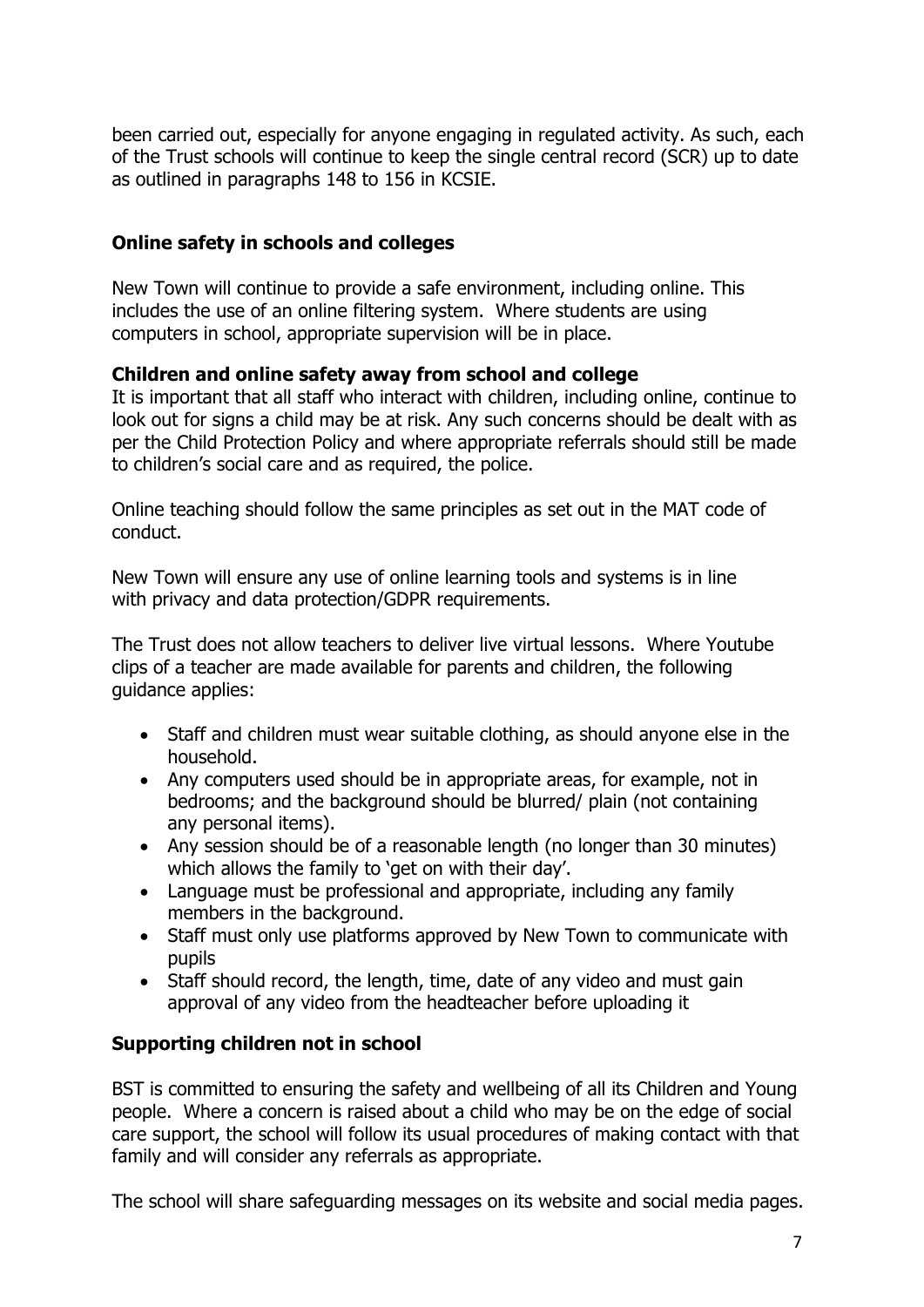Berkshire Schools Trust recognises that school is a protective factor for children and young people, and the current circumstances, can affect the mental health of pupils and their parents/carers. Teachers at New Town need to be aware of this in setting expectations of pupils' work where they are at home.

The Trust will ensure that where we care for children of critical workers and vulnerable children on site, we ensure appropriate support is in place for them. This will be bespoke to each child and recorded on CPOMS (or the currently embedded school system of reporting) and reported to the DSL of the school the child attends.

## **Supporting children in school**

Berkshire Schools Trust is committed to ensuring the safety and wellbeing of all its students. The Hub school (St John's) will continue to be a safe space for all children to attend and flourish. The Headteacher will ensure that appropriate staff are on site and staff to pupil ratio numbers are appropriate, to maximise safety.

Berkshire Schools Trust will refer to the Government guidance for education and childcare settings on how to implement social distancing and continue to follow the advice from Public Health England on handwashing and other measures to limit the risk of spread of COVID19.

Where the Hub school has concerns about the impact of staff absence – such as our Designated Safeguarding Lead or first aiders – will discuss them immediately with the Trust.

#### **Peer on Peer Abuse**

Berkshire Schools Trust recognises that during the closure a revised process may be required for managing any report of such abuse and supporting victims**.**

Where a school receives a report of peer on peer abuse, they will follow the principles as set out in part 5 of KCSIE and of those outlined within of the Child Protection Policy.

The school will listen and work with the young person, parents/carers and any multiagency partner required to ensure the safety and security of that young person.

Concerns and actions must be recorded on CPOMS (or the currently embedded school system of reporting), and appropriate referrals made.

#### **Support from Berkshire Schools Trust**

BST Central Safeguarding Team will provide support and guidance as appropriate to enable the DSL to carry out their role effectively. This includes, remotely accessing Child Protection files for the purpose of quality assurance, support, guidance and direction.

The Trust may also provide regular group and individual supervision sessions.